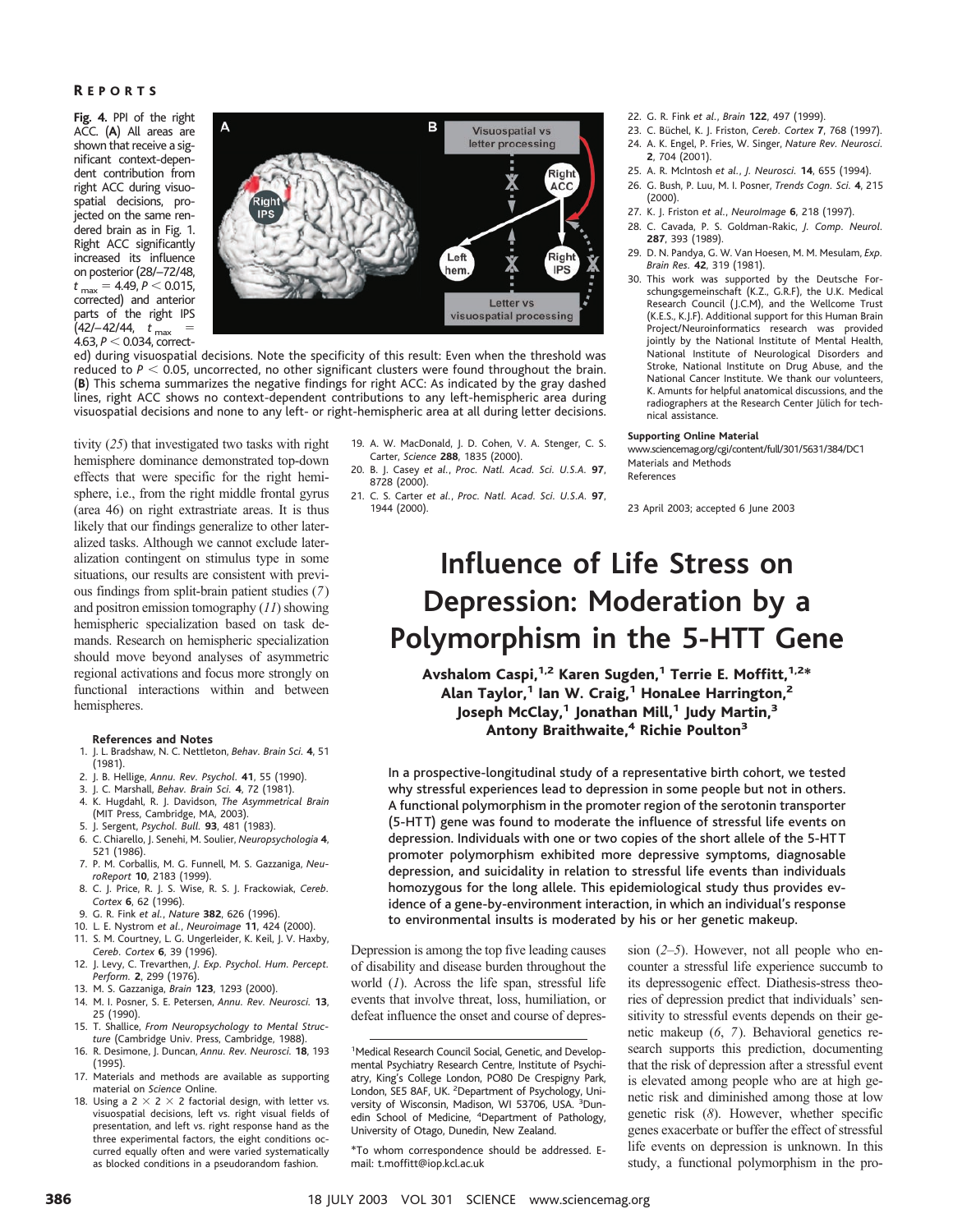moter region of the serotonin transporter gene (*SLC6A4*) was used to characterize genetic vulnerability to depression and to test whether 5-HTT gene variation moderates the influence of life stress on depression.

The serotonin system provides a logical source of candidate genes for depression, because this system is the target of selective serotonin reuptake–inhibitor drugs that are effective in treating depression (*9*). The serotonin transporter has received particular attention because it is involved in the reuptake of serotonin at brain synapses (*10*). The promoter activity of the 5-HTT gene, located on 17q11.2, is modified by sequence elements within the proximal 5' regulatory region, designated the 5-HTT gene-linked polymorphic region (5-HTTLPR). The short ("s") allele in the 5-HTTLPR is associated with lower transcriptional efficiency of the promoter compared with the long ("l") allele (*11*).

Evidence for an association between the short promoter variant and depression is inconclusive (*12*). Although the 5-HTT gene may not be directly associated with depression, it could moderate the serotonergic response to stress. Three lines of experimental research suggest this hypothesis of a gene-by-environment ( $G \times$ E) interaction. First, in mice with disrupted 5-HTT, homozygous and heterozygous (5-HTT  $-/-$  and  $+/-$ ) strains exhibited more fearful behavior and greater increases in the stress hormone (plasma) adrenocorticotropin in response to stress compared to homozygous (5-HTT  $+/-$ ) controls, but in the absence of stress no differences related to genotype were observed (*13*). Second, in rhesus macaques, whose length variation of the 5-HTTLPR is analogous to that of humans, the short allele is associated with decreased serotonergic function [lower cerebrospinal fluid (CSF) 5-hydroxyindoleacetic acid concentrations] among monkeys reared in stressful conditions but not among normally reared monkeys (*14*). Third, human neuroimaging research suggests that the stress response is mediated by variations in the 5-HTTLPR. Humans with one or two copies of the s allele exhibit greater amygdala neuronal activity to fearful stimuli compared to individuals homozygous for the l allele (*15*). Taken together, these findings suggest the hypothesis that variations in the 5-HTT gene moderate psychopathological reactions to stressful experiences.

We tested this  $G \times E$  hypothesis among members of the Dunedin Multidisciplinary Health and Development Study (*16*). This representative birth cohort of 1037 children (52% male) has been assessed at ages 3, 5, 7, 9, 11, 13, 15, 18, and 21 and was virtually intact (96%) at the age of 26 years. A total of 847 Caucasian non-Maori study members, without stratification confounds, were divided into three groups on the basis of their 5-HTTLPR genotype (*11*): those with two copies of the s allele (s/s homozygotes;  $n =$ 

147; 17%), those with one copy of the s allele  $(s/l$  heterozygotes;  $n = 435$ ; 51%), and those with two copies of the 1 allele (1/1 homozygotes;  $n = 265$ ; 31%). There was no difference in genotype frequencies between the sexes  $[\chi^2(2) = 0.02, P = 0.99]$ . Stressful life events occurring after the 21st birthday and before the 26th birthday were assessed with the aid of a life-history calendar (*17*), a highly reliable method for ascertaining life-event histories (*18*). The 14 events included employment, financial, housing, health, and relationship stressors. Thirty percent of the study members experienced no stressful life events; 25% experienced one event; 20%, two events; 11%, three events; and 15%, four or more events. There were no significant differences between the three genotype groups in the number of life events they experienced,  $F(2,846) = 0.56$ ,  $P = 0.59$ , suggesting that 5-HTTLPR genotype did not influence exposure to stressful life events.

Study members were assessed for past-year depression at age 26 with the use of the Diagnostic Interview Schedule (*19*), which yields a quantitative measure of depressive symptoms and a categorical diagnosis of a major depressive episode according to *Diagnostic and Statistical Manual of Mental Disorders* (DSM-IV) criteria (*20*). 17% of study members (58% female versus  $42\%$  male; odds ratio = 1.6;  $95\%$ confidence interval from 1.1 to 2.2) met criteria for a past-year major depressive episode, which is comparable to age and sex prevalence rates observed in U.S. epidemiological studies (*21*). In addition, 3% of the study members reported past-year suicide attempts or recurrent thoughts about suicide in the context of a depressive episode. We also collected informant reports about symptoms of depression for 96% of study members at age 26 by mailing a brief questionnaire to persons nominated by each study member as "someone who knows you well."

We used a moderated regression framework (*22*), with sex as a covariate, to test the association between depression and (i) 5- HTTLPR genotype, (ii) stressful life events, and (iii) their interaction (table S1). The interaction between 5-HTTLPR and life events showed that the effect of life events on selfreports of depression symptoms at age 26 was significantly stronger  $(P = 0.02)$  among individuals carrying an s allele than among l/l homozygotes (Fig. 1A). We further tested whether life events could predict within-individual increases in depression symptoms over time among individuals with an s allele by statistically controlling for the baseline number of depressive symptoms they had before the life events occurred (table S1). The sigmificant interaction  $(P = 0.05)$  showed that individuals carrying an s allele whose life events occurred after their 21st birthday experienced increases in depressive symptoms from the age of 21 to 26 years  $(b = 1.55,$ 

 $SE = 0.66$ ,  $t = 2.35$ ,  $P = 0.02$  among s/s homozygotes and  $b = 1.25$ , SE = 0.34,  $t =$ 3.66,  $P \le 0.001$  among s/l heterozygotes) whereas  $1/1$  homozygotes did not ( $b = 0.17$ ,  $SE = 0.41, t = 0.41, P = 0.68$ .

The  $G \times E$  interaction also showed that stressful life events predicted a diagnosis of major depression among carriers of an s allele but not among  $1/1$  homozygotes ( $P = 0.056$ , Fig. 1B). We further tested whether life events could predict the onset of new diagnosed depression among carriers of an s allele (table S1). We excluded from analysis study members who were diagnosed with depression before age 21. The significant interaction  $(P = 0.02)$  showed that life events occurring after their 21st birthdays predicted depression at age 26 among carriers of an s allele who did not have a prior history of depression ( $b = 0.79$ , SE = 0.25,  $z = 3.16$ ,  $P = 0.002$  among s/s homozygotes and  $b =$  $0.41$ , SE =  $0.12$ ,  $z = 3.29$ ,  $P = 0.001$  among s/l heterozygotes) but did not predict onset of new depression among  $1/1$  homozygotes ( $b =$ 0.08,  $SE = 0.20$ ,  $z = 0.42$ ,  $P = 0.67$ ). Further analyses showed that stressful life events predicted suicide ideation or attempt among individuals carrying an s allele but not among  $1/1$  homozygotes ( $P = 0.05$ , Fig. 1C). The hypothesized G  $\times$  E interaction was also significant when we predicted informant reports of age-26 depression ( $P < 0.01$ ), an analysis that ruled out the possibility of selfreport bias (Fig. 1D). The interaction showed that the effect of life events on informant reports of depression was stronger among individuals carrying an s allele than among l/l homozygotes. These analyses attest that the 5-HTT gene interacts with life events to predict depression symptoms, an increase in symptoms, depression diagnoses, new-onset diagnoses, suicidality, and an informant's report of depressed behavior.

This evidence that 5-HTTLPR variation moderates the effect of life events on depression does not constitute unambiguous evidence of a  $G \times E$  interaction, because exposure to life events may be influenced by genetic factors; if individuals have a heritable tendency to enter situations where they encounter stressful life events, these events may simply be a genetically saturated marker (*23*, *24*). Thus, what we have identified as a gene  $\times$  environment interaction predicting depression could actually reflect a gene  $\times$ "gene" interaction between the 5-HTTLPR and other genes we did not measure. We reasoned that, if our measure of life events represents merely genetic risk, then life events would interact with 5-HTTLPR even if they occurred after the depression episode. However, if our measure of life events represents environmental stress, then the timing of life events relative to depression must follow cause-effect order and life events that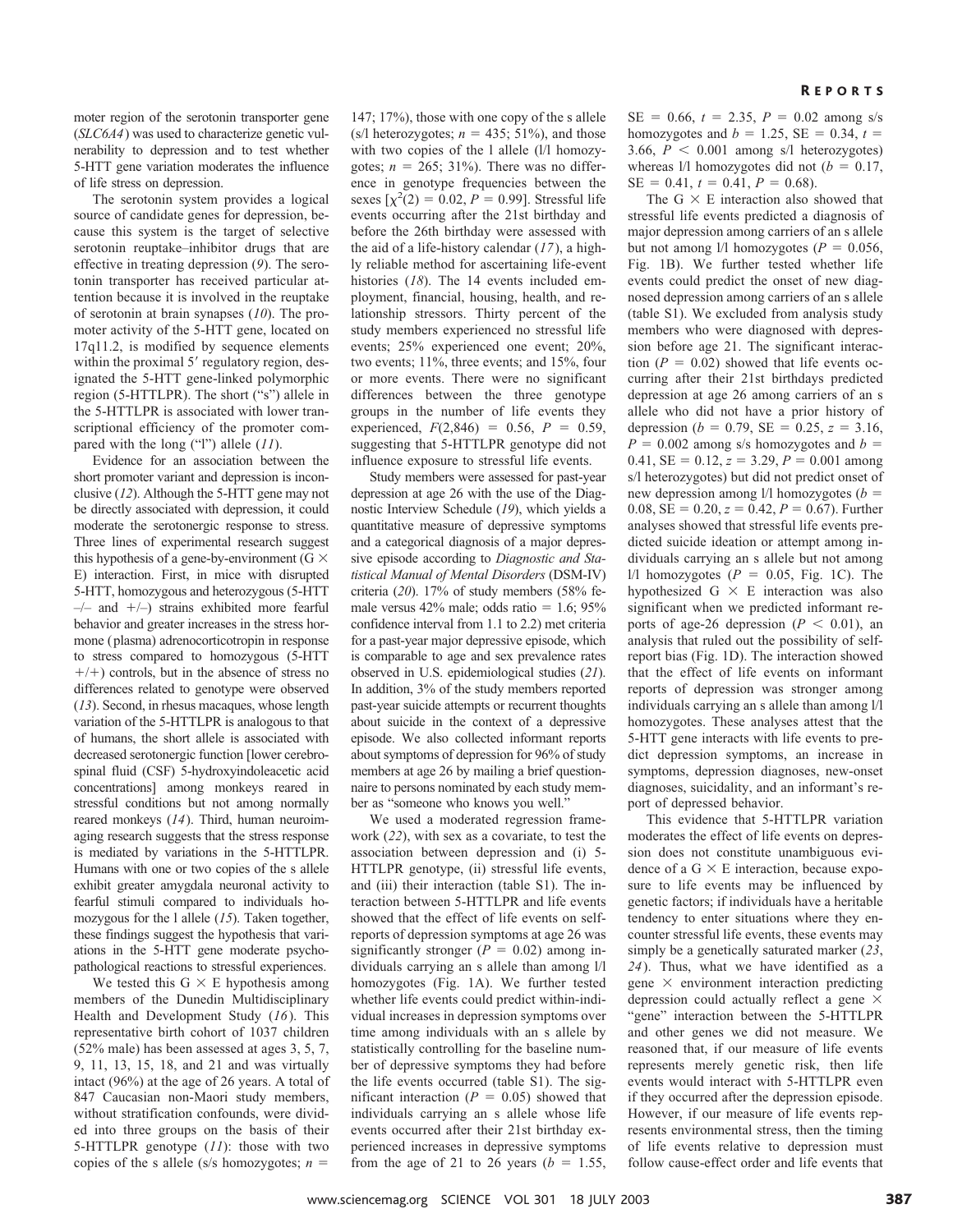

**Fig. 1.** Results of multiple regression analyses estimating the association between number of stressful life events (between ages 21 and 26 years) and depression outcomes at age 26 as a function of 5-HT T genotype. Among the 146 s/s homozygotes, 43 (29%), 37(25%), 28 (19%), 15 (10%), and 23 (16%) study members experienced zero, one, two, three, and four or more stressful events, respectively. Among the 435 s/l heterozygotes, 141 (32%), 101 (23%), 76 (17%), 49 (11%), and 68 (16%) experienced zero, one, two, three, and four or more stressful events. Among the 264 l/l homozygotes, 79 (29%), 73 (28%), 57 (21%), 26 (10%), and 29 (11%) experienced zero, one, two, three, and four or more stressful events. (**A**) Self-reports of depression symptoms. The main effect of 5-HT TLPR (i.e., an effect not conditional on other variables) was marginally significant  $(b = -0.96, \, \text{SE} = 0.52, t = 1.86, P = 0.06$ ), the main effect of stressful life events was significant  $(b = 1.75,$  SE  $= 0.23, t = 7.45, P < 0.001$ ), and the interaction between 5-HTTLPR and life events was in the predicted direction ( $b = -0.89$ , SE  $= 0.37$ ,  $t = 2.39$ ,  $P = 0.02$ ). The interaction showed that the effect of life events on self-reports of depression symptoms was stronger among individuals carrying an s allele ( $b = 2.52$ , SE  $= 0.66$ ,  $t = 3.82$ ,  $P < 0.001$  among s/s homozygotes, and  $b = 1.71$ , SE = 0.34,  $t = 5.02$ ,  $P < 0.001$  among s/l heterozygotes) than among l/l homozygotes ( $b = 0.77$ , SE = 0.43,  $t = 1.79$ ,  $P = 0.08$ ). (B) Probability of major depressive episode. The main effect of 5-HTTLPR was not significant ( $b = -0.15$ , SE = 0.14,  $z = 1.07$ ,  $P =$ 0.29), the main effect of life events was significant ( $b=$  0.37, SE  $=$  0.06,  $z=$  5.99,  $P$   $<$  0.001), and the G  $\times$  E was in the predicted direction ( $b=-0.19$ , SE  $=0.10$ ,  $z=1.91$ ,  $P=0.056$ ). Life events predicted a diagnosis of major depression among s carriers ( $b = 0.52$ , SE = 0.16,  $z = 3.28$ , P = 0.001 among s/s homozygotes, and  $b = 0.39$ , SE = 0.09,  $z = 4.24$ ,  $P < 0.001$  among s/l heterozygotes) but not among l/l homozygotes ( $b = 0.16$ , SE  $= 0.13$ ,  $z = 1.18$ ,  $P = 0.24$ ). (**C**) Probability of suicide ideation or attempt. The main effect of 5-HTTLPR was not significant ( $b =$  $-0.01$ , SE  $=0.28$ ,  $z=0.01$ ,  $P=0.99$ ), the main effect of life events was significant ( $b=0.51$ , SE  $=$ 0.13,  $z =$  3.96,  $P <$  0.001), and the G  $\times$  E interaction was in the predicted direction ( $b =$  –0.39,  $SE = 0.20$ ,  $t = 1.95$ ,  $P = 0.051$ ). Life events predicted suicide ideation or attempt among s carriers  $(b = 0.48, \text{ SE} = 0.29, z = 1.67, P = 0.09$  among s/s homozygotes, and  $b = 0.91, \text{ SE} = 0.25, z = 0.29$ 3.58,  $P <$  0.001 among s/l heterozygotes) but not among l/l homozygotes ( $b =$  0.13, SE  $=$  0.26,  $\,$ *z* = 0.49, *P* = 0.62). (**D**) Informant reports of depression. The main effect of 5-HTTLPR was not significant ( $\mathsf{b} = -0.06$ , SE  $= 0.06$ , t  $= 0.98$ ,  $\mathsf{P} = 0.33$ ), the main effect of life events was significant  $(b = 0.23, \text{ SE} = 0.03, t = 8.47, P < 0.001$ ), and the G  $\times$  E was in the predicted direction ( $b =$  $-0.11$ , SE  $=0.04$ ,  $t\,=\,$  2.54,  $P$   $<$  0.01). The effect of life events on depression was stronger among s carriers ( $b=$  0.39, SE  $=$  0.07,  $t~=$  5.23,  $P$   $<$  0.001 among s/s homozygotes, and  $b=$  0.17, SE  $=$ 0.04,  $t~=$  4.51,  $P <$  0.001 among s/l heterozygotes) than among l/l homozygotes ( $b~=$  0.14, SE  $=$ 0.05,  $t = 2.69, P < 0.01$ ).

occur after depression should not interact with 5-HTTLPR to postdict depression. We tested this hypothesis by substituting the age-26 measure of depression with depression assessed in this longitudinal study when study members were 21 and 18 years old, before the occurrence of the measured life events between the ages of 21 and 26 years. Whereas the 5-HTTLPR  $\times$  life events interaction predicted depression at the age of 26 years, this same interaction did not postdict depression reported at age 21 nor at the age of 18 years (table S2), indicating our finding is a true  $G \times E$  interaction.

If 5-HTT genotype moderates the depressogenic influence of stressful life events, it should moderate the effect of life events that occurred not just in adulthood but also of stressful experiences that occurred in earlier developmental periods. Based on this hypothesis, we tested whether adult depression was predicted by the interaction between 5-



**Fig. 2.** Results of regression analysis estimating the association between childhood maltreatment (between the ages of 3 and 11 years) and adult depression (ages 18 to 26), as a function of 5-HTT genotype. Among the 147 s/s homozygotes, 92 (63%), 39 (27%), and 16 (11%) study members were in the no maltreatment, probable maltreatment, and severe maltreatment groups, respectively. Among the 435 s/l heterozygotes, 286 (66%), 116 (27%), and 33 (8%) were in the no, probable, and severe maltreatment groups. Among the 265 l/l homozygotes, 172 (65%), 69 (26%), and 24 (9%) were in the no, probable, and severe maltreatment groups. The main effect of 5-HT TLPR was not significant (b = –0.14, SE = 0.11, z = 1.33,  $P = 0.19$ ), the main effect of childhood maltreatment was significant ( $b = 0.30$ , SE  $= 0.10$ ,  $z = 3.04$ ,  $P = 0.002$ ), and the G  $\times$  E interaction was in the predicted direction ( $b = -0.33$ , SE  $=$ 0.16,  $z = 2.01$ ,  $P = 0.05$ ). The interaction showed that childhood stress predicted adult depression only among individuals carrying an s allele ( $b = 0.60$ , SE = 0.26,  $z = 2.31$ ,  $P = 0.02$ among s/s homozygotes, and  $b = 0.45$ , SE = 0.16,  $z = 2.83$ ,  $P = 0.01$  among s/l heterozyotes) and not among l/l homozygotes  $(b = -0.01, \text{ SE} = 0.21, z = 0.01, P = 0.99).$ 

HTTLPR and childhood maltreatment that occurred during the first decade of life (*16*, 25). Consistent with the  $G \times E$  hypothesis, the longitudinal prediction from childhood maltreatment to adult depression was significantly moderated by 5-HTTLPR (table S3). The interaction showed  $(P = 0.05)$  that childhood maltreatment predicted adult depression only among individuals carrying an s allele but not among l/l homozygotes (Fig. 2).

We previously showed that variations in the gene encoding the neurotransmitter-metabolizing enzyme monoamine oxidase A (MAOA) moderate children's sensitivity to maltreatment (*25*). MAOA has high affinity for 5-HTT, raising the possibility that the protective effect of the l/l allele on psychiatric morbidity is further augmented by the presence of a genotype conferring high MAOA activity (*13*, *26*). However, we found that the moderation of life stress on depression was specific to a polymorphism in the 5-HTT gene, because this effect was observed regardless of the individual's MAOA gene status (tables S4 and S5).

Until this study's findings are replicated, speculation about clinical implications is pre-